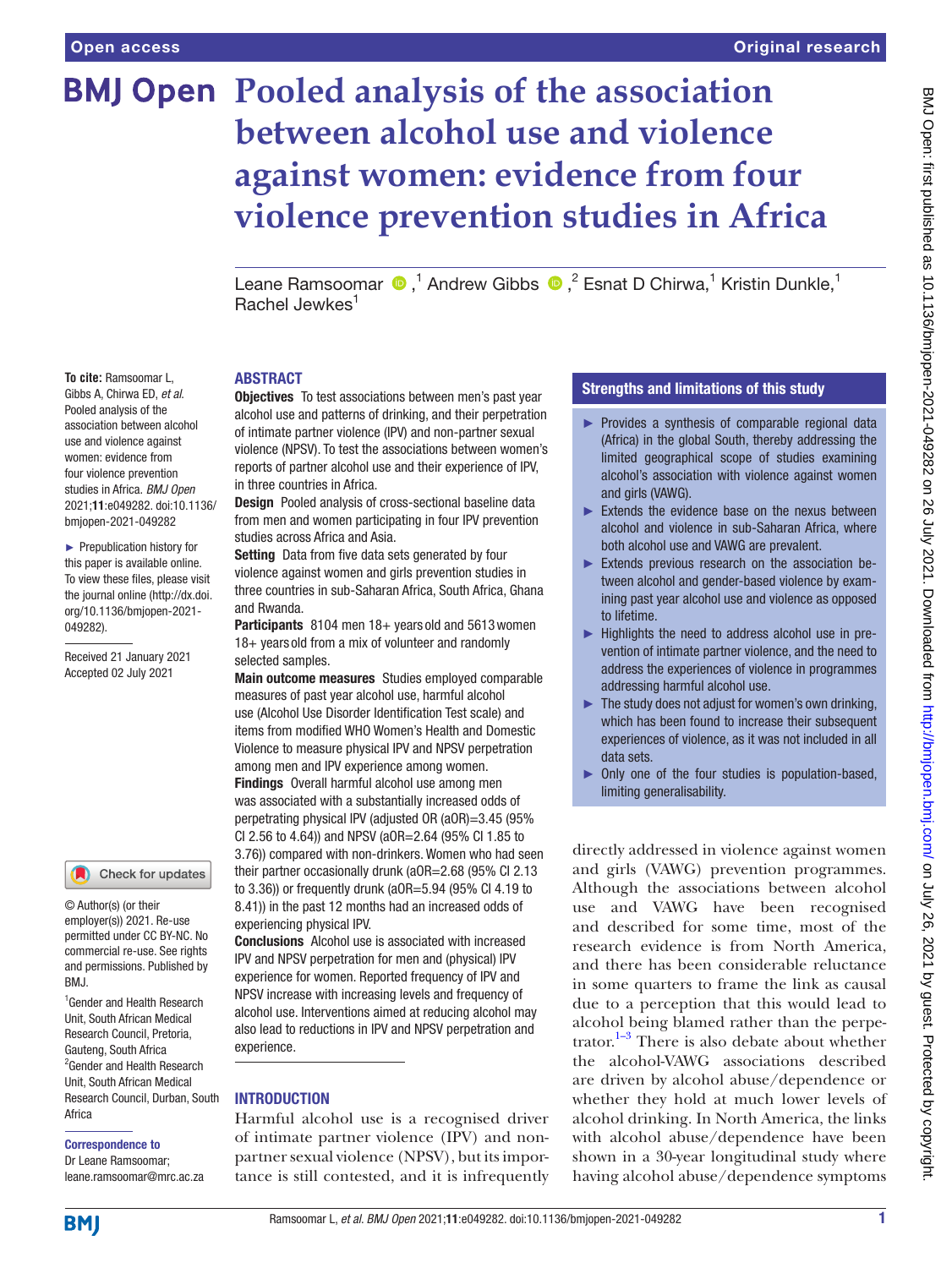was associated with a twofold increased risk of perpetration of IPV by men, and a similar increase in risk of IPV victimisation among women[.4](#page-9-1)

Research in low-and-middle income countries has not always found consistent associations between alcohol use and VAWG. For example, in the WHO Multi-Country Study on Women's Health and Domestic Violence, the association between women's past year IPV experience and their male partner's alcohol use were inconsistent.<sup>[5](#page-10-0)</sup> Similarly, in nine urban and non-urban settings included in a six-country study on men's violence in Asia and the Pacific, harmful alcohol abuse was associated with life-time perpetration of IPV in only three of the settings.<sup>[6](#page-10-1)</sup> However, in four settings in the pooled sample, women's reports of their partner's alcohol use were associated with her having a higher risk of past year IPV experience.<sup>[7](#page-10-2)</sup> Community-based research in South Africa with men on perpetration found that past year drug use, but not harmful alcohol used, was associated with lifetime rape perpetration.<sup>[8](#page-10-3)</sup>

Recent research in sub-Saharan Africa (SSA), drawing on the Demographic and Health Survey (DHS) has shown positive associations between women's lifetime experiences of IPV and their current partner's use of alcohol, but the analysis excluded many countries where heavy episodic drinking is relatively common.<sup>9</sup> Patterns of alcohol use are critical to understand because prior research suggests that they may differ both in terms of IPV risk, $10$  as well as cultural and contextual norms around alcohol use and gender. $11$  For example, heavy drinking is more strongly associated than moderate drinking with partner aggression and more severe IPV resulting in injuries and even death.<sup>12 13</sup> Furthermore, as with much of the literature on the association between alcohol and IPV, analysis drawing on the DHS is limited as the DHS does not have measures of all the key known risk factors for IPV that need to be adjusted for.

To strengthen the evidence base from SSA and address some of the limitations of studies in the current literature, we undertook a pooled analysis of baseline data using consistent measurement methods from four IPV prevention studies conducted in three countries in Africa (South Africa, Ghana and Rwanda). We sought to answer the following questions relating to alcohol and IPV and NPSV perpetration and experience in the past [1](#page-9-0)2 months<sup>1</sup>: What proportion of men who currently use alcohol, and who used alcohol at harmful levels, perpe-trated IPV against female partners?<sup>[2](#page-9-2)</sup> What proportion of men with current, and harmful alcohol use perpetrated NPSV?<sup>[3](#page-9-3)</sup> What proportion of women who reported seeing their partner drunk or frequently drunk experienced  $IPV?$ <sup>[4](#page-9-1)</sup> Is there an increasing odds with increasing levels of alcohol use or frequency of drunkenness and IPV perpetration and experience?<sup>[5](#page-10-0)</sup> Is there an increasing odds with increasing levels of alcohol use and NPSV perpetration?

# **METHODS**

The studies were conducted under the UK-Aid funded What Works to Prevent Violence Against Women and Girls? Global Programme (What Works). The primary goal of What Works was to advance knowledge on the prevalence and drivers of VAWG; test efficacy of interventions to prevent VAWG, estimate the cost-effectiveness of violence prevention interventions; and the costs of violence to households and businesses in 13 countries of the Global South. The current study used the baseline data of 8104 men and 5613women from four VAWG prevention studies in three countries in SSA to assess the association between alcohol use and IPV and NPSV perpetration and experience. These studies include the Stepping Stones and Creating Futures intervention, Sonke CHANGE trial, Community Based Action Teams (COMBAT) community intervention, *Indashyikirwa* couples intervention and *Indashyikirwa* community diffusion. Further information on the studies is available in the study sources referenced in [table](#page-2-0) 1.

#### Patient and public involvement

Patients and the public were not involved in its design, implementation or analysis presented here. However, the individual projects had different levels of participant and public involvement as part of the wider What Works research uptake strategy.

#### **Measures**

All study participants were asked socio-demographic questions including age, current marital status, relationship residence status and education. All studies except *Indashyikirwa* in Rwanda asked whether male participants had worked in the past 3months or not; and two studies asked whether female participants had worked in the past 3months or not. Income assessments in *Indashyikirwa* were not included here, as they were tailored to the local context in which most participants engaged in subsistence agriculture.

The alcohol use and violence measures are presented in [table](#page-3-0) 2. In all the studies, except in the *Indashyikirwa* couples and community samples, harmful alcohol use among men was measured using the 10-item Alcohol Use Disorder Identification Test (AUDIT) scale.<sup>[14](#page-10-8)</sup> A shortened version of the AUDIT scale (3-item AUDIT-C) was used in the *Indashyikirwa* couples and community samples. An alcohol use score was derived for each study and relevant cut-offs were used to assess the prevalence of problem drinking in each sample (≥8 for the 10-item scale and ≥4 for the shortened version). We created a three-level variable, where men were coded either: 0=non-drinkers, 1=moderate drinkers and 2=harmful drinkers. We asked women in the studies about the frequency of seeing their partner drunk in the past year. Responses were 'never', 'less than once a month', 'once a month', 'weekly' and 'everyday or nearly every day'. We created a three-level variable coded as follows: 0=never seen drunk (if the response was 'never'), 1=occasionally drunk (if response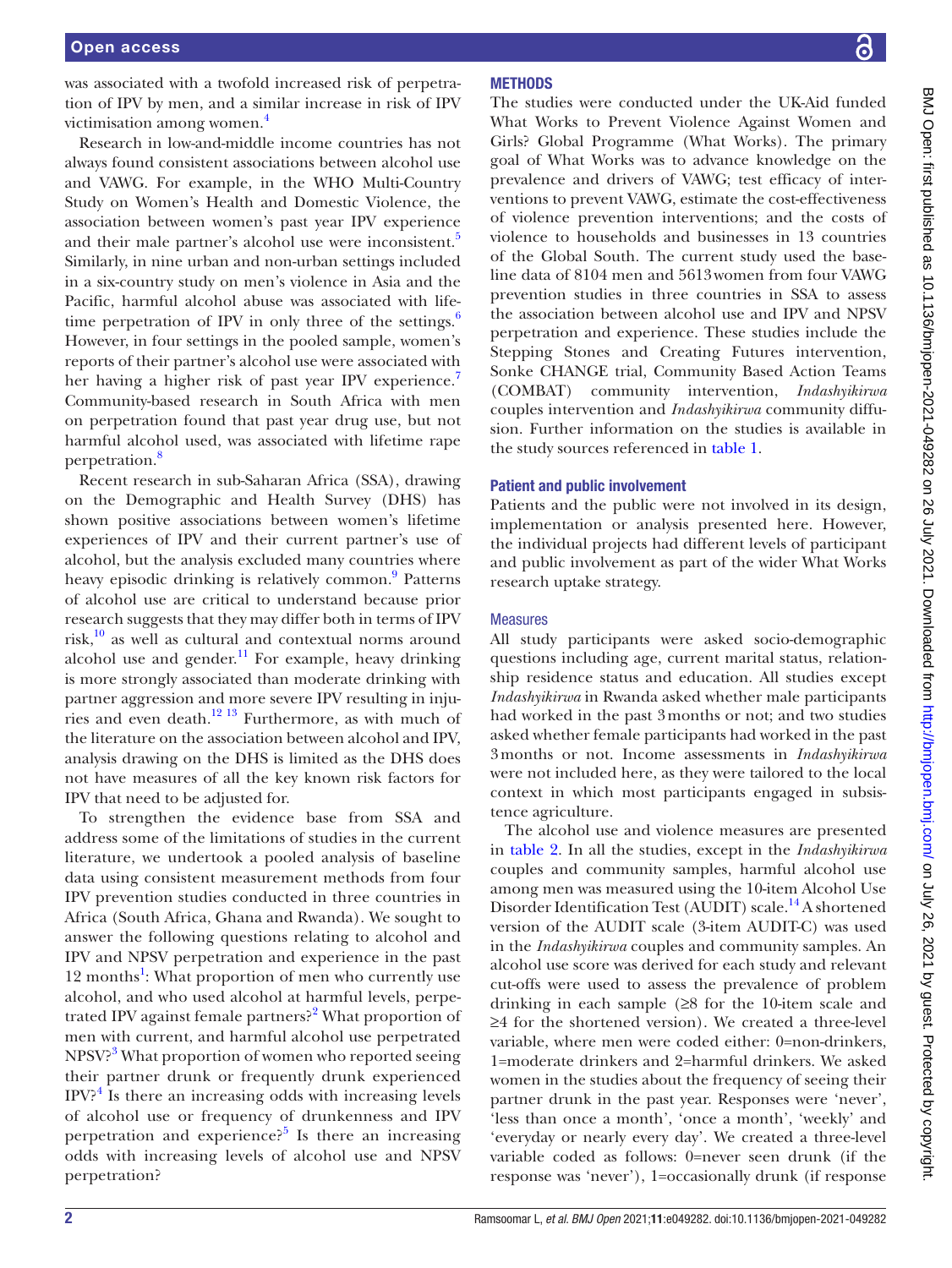<span id="page-2-0"></span>

| #              | <b>Study</b>                                                              | Country      | # clusters | N (Men) | N (Women) | <b>Sampling or recruitment</b><br>strategy                                                                                   | Age                                 |
|----------------|---------------------------------------------------------------------------|--------------|------------|---------|-----------|------------------------------------------------------------------------------------------------------------------------------|-------------------------------------|
| $\mathbf{1}$   | Evaluation of<br>Stepping<br><b>Stones and Creating</b><br><b>Futures</b> | South Africa | 34         | 674     | 677       | <b>Study volunteers</b>                                                                                                      | $18 - 35$                           |
| $\overline{2}$ | <b>Evaluation of Sonke</b><br><b>CHANGE trial</b>                         | South Africa | 18         | 2406    |           | Household-based random<br>sample survey                                                                                      | $18 - 45$                           |
| 3              | Evaluation of the<br><b>COMBAT</b> community<br>intervention              | Ghana        | 40         | 1973    | 1877      | Household-based random<br>sample survey                                                                                      | $18+$ (men)<br>$18 - 45$<br>(women) |
| 4              | Indashyikirwa --<br>couples intervention                                  | Rwanda       | 28         | 1651    | 1660      | Volunteer recruitment from<br>savings and loan association<br>groups                                                         | $18 - 50$                           |
| 5              | Indashyikirwa --<br>community diffusion                                   | Rwanda       | 28         | 1400    | 1399      | Household-based random<br>sample of other community<br>members in villages where<br>the couples programme was<br>implemented | $18 - 50$                           |
|                | COMBAT Community Based Action Teams                                       |              |            |         |           |                                                                                                                              |                                     |

Data sets used for men and women included in the pooled analysis

was either 'less than a month' or 'once a month') and 2=frequently drunk (if response was either 'weekly' or 'everyday/nearly everyday'). Violence perpetration (IPV and NPSV) and experience (IPV) were measured using items from the WHO Women's Health and Domestic Violence survey, $15 \mod 15$  $15 \mod 15$  modified where needed to assess men's perpetration.<sup>6</sup> The NPSV scale was first developed in South Africa $^{16}$  $^{16}$  $^{16}$  and subsequently refined and used extensively in Asia-Pacific region.<sup>7</sup> There was no question on NPSV perpetration in the *Indashyikirwa* couples and community questionnaires because it was not a target of the intervention. COMBAT, Community Based Action Teams.

# Data analysis

Descriptive statistics (frequencies and percentages) were used to summarise participants' socio-demographic characteristics within each study and in the pooled analysis. Within-study and pooled estimates considered any clustering with each study's sampling procedures. All pooled estimates were weighted according to study sample size. We used forest plots,  $I^2$  and Cochran's Q statistics to assess consistency of outcomes across the studies. The  $I^2$ values showed moderate heterogeneity in both physical IPV (66\%, p value=0.018) and NPSV outcomes (40\%, p value=0.189). To account for any heterogeneity across the studies due to methodological diversity, we opted for mixed effects models to estimate overall effects. We thus performed a one-stage individual patient data metaanalysis using mixed effects logistic regression models to account for within-study and between-study variances (heterogeneity) across studies[.17](#page-10-11) The model considered the study hierarchy (participants with study). Study specific estimates and forest plots were derived as part of the post-estimation model to the mixed effects logistic

regression model. Both the main and post-estimation models included participant's age as fixed effects. All data were analysed in Stata V.16 and all models adjusted for participants' ages.

# **RESULTS**

## Men

The mean age of men across all studies was 32 years [\(table](#page-4-0) 3). Two-thirds (67%) of the men were living with their partner or spouse, 46% were married, 66% were cohabiting and a quarter (26%) were in a relationship, but not living with their partner. Most of the men had secondary school education or above (58%) and 56% were employed in the past 3 months.

Among the 8104 men, the prevalence of any (past year) alcohol use was 51% with study specific prevalence ranging from 37% to 69%. The overall prevalence of past year harmful alcohol use was 24% (range: 11%– 44%). Almost one-third (29%) of the men across the four studies had perpetrated physical IPV in the past 12 months (range:  $12\% - 50\%$ ). In the three studies where NPSV perpetration was measured, just over a quarter (26%) reported perpetrating NPSV in the past 12 months (range: 10%–39%).

# Association between alcohol and violence perpetration

The association between moderate alcohol use and physical IPV perpetration was mixed. In the two South African studies (Stepping Stones and Creating Futures and Sonke), there were no significant associations between moderate alcohol use and past year physical IPV perpetration, compared with those who did not drink alcohol in the past year, in individual studies. However,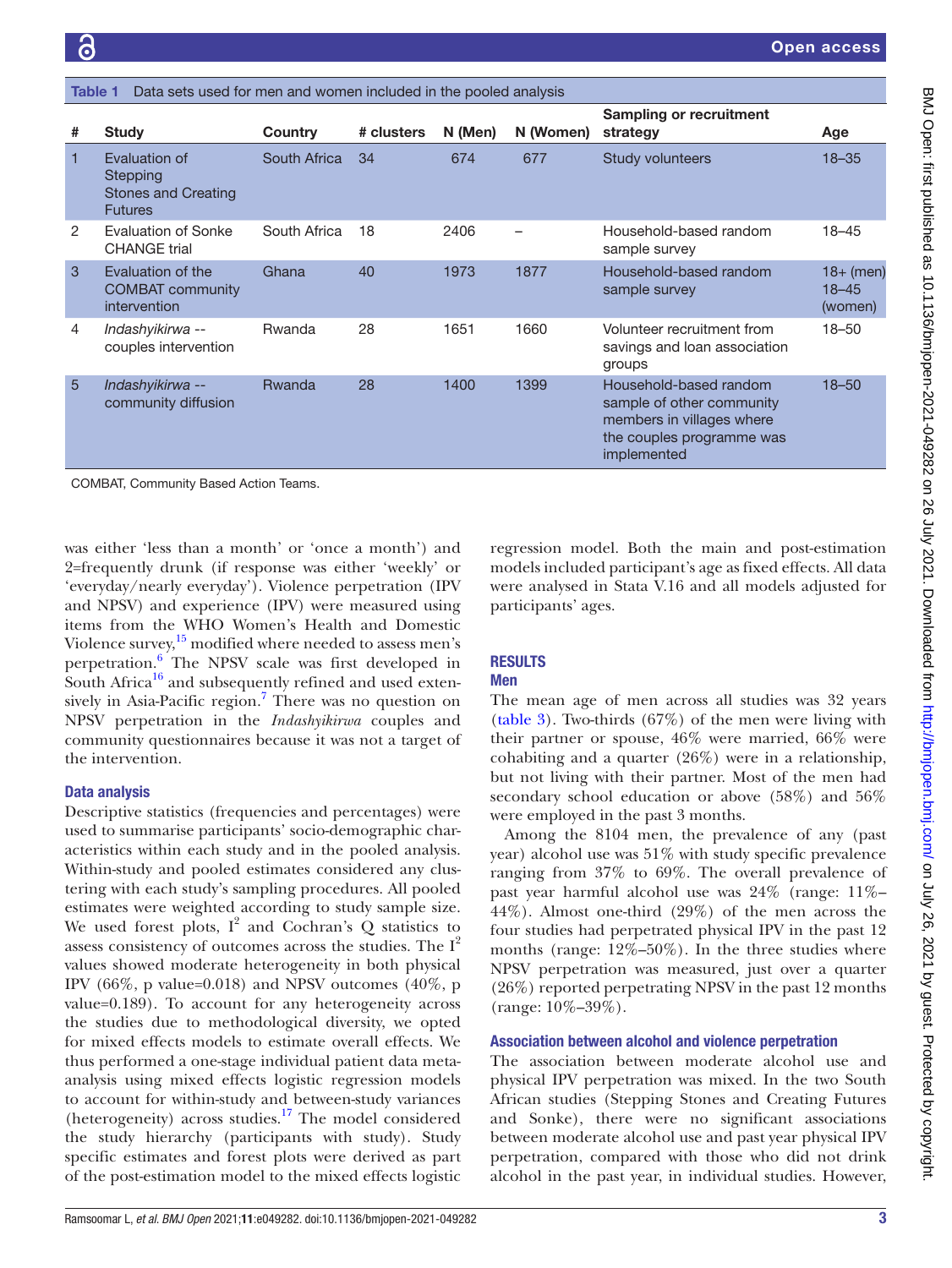<span id="page-3-0"></span>Table 2 Key measures

| <b>Construct Indicator</b>          |                                                   | <b>Definition</b>                                                                                                                                                                                                                                                                                                                                                                                                                                                                                                                                                                                                                                                                                                                                                                                                                                                                                                                                                                                                                                                                                                                                                  |
|-------------------------------------|---------------------------------------------------|--------------------------------------------------------------------------------------------------------------------------------------------------------------------------------------------------------------------------------------------------------------------------------------------------------------------------------------------------------------------------------------------------------------------------------------------------------------------------------------------------------------------------------------------------------------------------------------------------------------------------------------------------------------------------------------------------------------------------------------------------------------------------------------------------------------------------------------------------------------------------------------------------------------------------------------------------------------------------------------------------------------------------------------------------------------------------------------------------------------------------------------------------------------------|
| <b>Violence</b><br>against<br>women | <b>Physical IPV</b><br>perpetration               | Five items were used to measure men's physical IPV perpetration including: In the last 12 months how<br>many times <sup>1</sup> did you slap your current or previous girlfriend or wife or throw something at her which could<br>hurt her? <sup>2</sup> Have you pushed or shoved a current or previous girlfriend or wife? <sup>3</sup> Have you hit a current<br>or previous girlfriend or wife with a fist or with something else which could hurt her? <sup>4</sup> Did you kick, drag,<br>beat, choke or burn a previous or current girlfriend, partner or wife? <sup>5</sup> Did you threaten to use or actually<br>use a gun, knife or other weapon against a previous or current girlfriend, partner or wife? Responses:<br>'Never', 'Once' 'A few times' or 'Many times'. Men who responded 'Once' or more to one or more items<br>were coded as perpetrating physical IPV. The items were developed during the WHO Women's Health and<br>Domestic Violence survey, modified to assess men's perpetration of physical and NPSV in the past year. <sup>615</sup>                                                                                          |
|                                     | <b>Physical IPV</b><br>experience                 | Five items used to capture women's violence experience including: In the past 12 months, <sup>1</sup> how many<br>times has a current or previous husband (or boyfriend) slapped you or thrown something at you which<br>could hurt you? <sup>2</sup> Pushed or shoved you? <sup>3</sup> Hit you with a fist or with something else which could hurt you? <sup>4</sup><br>Kicked, dragged, beaten, choked or burnt you? <sup>5</sup> Threatened to use, or actually used, a gun, knife or other<br>weapon against you? <sup>15</sup> Responses: 'Never', 'Once', 'A few times' or 'Many times'. Women who responded<br>'Once' or more to one or more items were coded as experiencing physical IPV.                                                                                                                                                                                                                                                                                                                                                                                                                                                                |
|                                     | <b>NPSV</b><br>perpetration                       | Five items about NPSV perpetration, including: In the last 12 months how many times have you <sup>1</sup> : forced or<br>persuaded a woman or girl who was not your girlfriend or wife at the time to have sex with you? <sup>2</sup> Ever tried<br>to force or persuade any woman or girl who was not your girlfriend or partner to have sex with you, but did<br>not succeed? <sup>3</sup> Ever had sex with a woman or girl who was not your girlfriend or wife when she was too<br>drunk or drugged to stop you? <sup>4</sup> Have you and other men ever had sex with a woman or girl at the same<br>time who was not your girlfriend or wife when she did not agree to sex or you forced her? <sup>5</sup> Have you and<br>other men ever had sex with a woman or girl at the same time who was not your girlfriend or wife when she<br>was too drunk or drugged to stop you?<br>Responses: 'Never', 'Once', 'A few times' or 'Many times'. Men who responded 'Once' or more to one<br>or more items were coded as perpetrating NPSV. The scale was first developed in South Africa and<br>subsequently refined and used extensively in Asia-Pacific region. |
| Alcohol use Current                 | alcohol use<br>(past 12<br>months)                | Current alcohol use by men was measured by asking one question about alcohol use in the 12 months<br>preceding the baseline data collection <sup>1</sup> : Have you drunk alcohol in the past 12 months?. Responses were<br>either 'Yes' or 'No'.                                                                                                                                                                                                                                                                                                                                                                                                                                                                                                                                                                                                                                                                                                                                                                                                                                                                                                                  |
|                                     | Patterns of<br>alcohol use<br>(past 12<br>months) | 10-item Alcohol Use Disorders Identification Test (AUDIT) covering dimensions of alcohol consumption<br>that reflect dependence symptoms and alcohol-related consequences in the past 12 months. We summed<br>the scale, with possible range from between 0-40. Scores were coded as 0=None, 1-7=moderate,<br>8–40=harmful drinking (ICD-10, F10.1). The Cronbach's alphas for the AUDIT scale ranged from between<br>0.79-0.94 across the studies.<br>3-item AUDIT scale, with a possible range from 0 to 12, was coded as 0=none, 1–3=moderate,<br>4-12=harmful drinking.                                                                                                                                                                                                                                                                                                                                                                                                                                                                                                                                                                                        |
|                                     | drunk                                             | Seen partner One item assessing if women has seen their partner drunk in the past 12 months. Responses: 'Yes' or 'No'.                                                                                                                                                                                                                                                                                                                                                                                                                                                                                                                                                                                                                                                                                                                                                                                                                                                                                                                                                                                                                                             |
|                                     | drunk<br>frequently                               | Seen partner One item assessing how often women had seen their partner drunk in the past 12 months. Responses<br>were 'every day or nearly every day', 'Weekly', 'Once a month', 'Less than once a month', 'Never' and<br>recoded into: 'never', 'occasionally', 'Frequently'.                                                                                                                                                                                                                                                                                                                                                                                                                                                                                                                                                                                                                                                                                                                                                                                                                                                                                     |

there were significant associations in the Ghanaian and Rwandan studies (COMBAT, *Indashyikirwa*-couples and *Indashyikirwa-*community) between moderate alcohol use and IPV perpetration, with adjusted associations ranging from (adjusted OR (aOR)=1.91 (95% CI 1.47 to 2.48)) in the *Indashyikirwa*-couples sample to (aOR=3.18  $(95\% \text{ CI } 2.28 \text{ to } 4.45))$  in COMBAT. In the pooled analysis of all five studies, there was a significant association between moderate drinking and physical IPV perpetration (aOR=1.57 (95% CI 1.04 to 2.38)).

There were consistent associations between harmful alcohol use in the past year and past year physical IPV perpetration across all the individual studies, and in the pooled analysis. Across individual studies the adjusted

association for harmful alcohol use and past year IPV perpetration ranged from (aOR=2.32 (95% CI 1.61 to 3.34)) in Stepping Stones and Creating Futures to (aOR=5.68 (95% CI 3.96 to 8.15)) in COMBAT ([table](#page-5-0) 4). Among men who used alcohol at harmful levels, in the pooled analysis the odds of perpetration of physical IPV were increased almost three and a half times (aOR=3.45 (95% CI 2.56 to 4.64)), compared with those who did not report alcohol use in the past year.

There were no associations between moderate alcohol use and perpetration of NPSV in the two South African studies (Stepping Stones and Creating Futures and Sonke CHANGE), but there was a significant association between moderate alcohol use and perpetration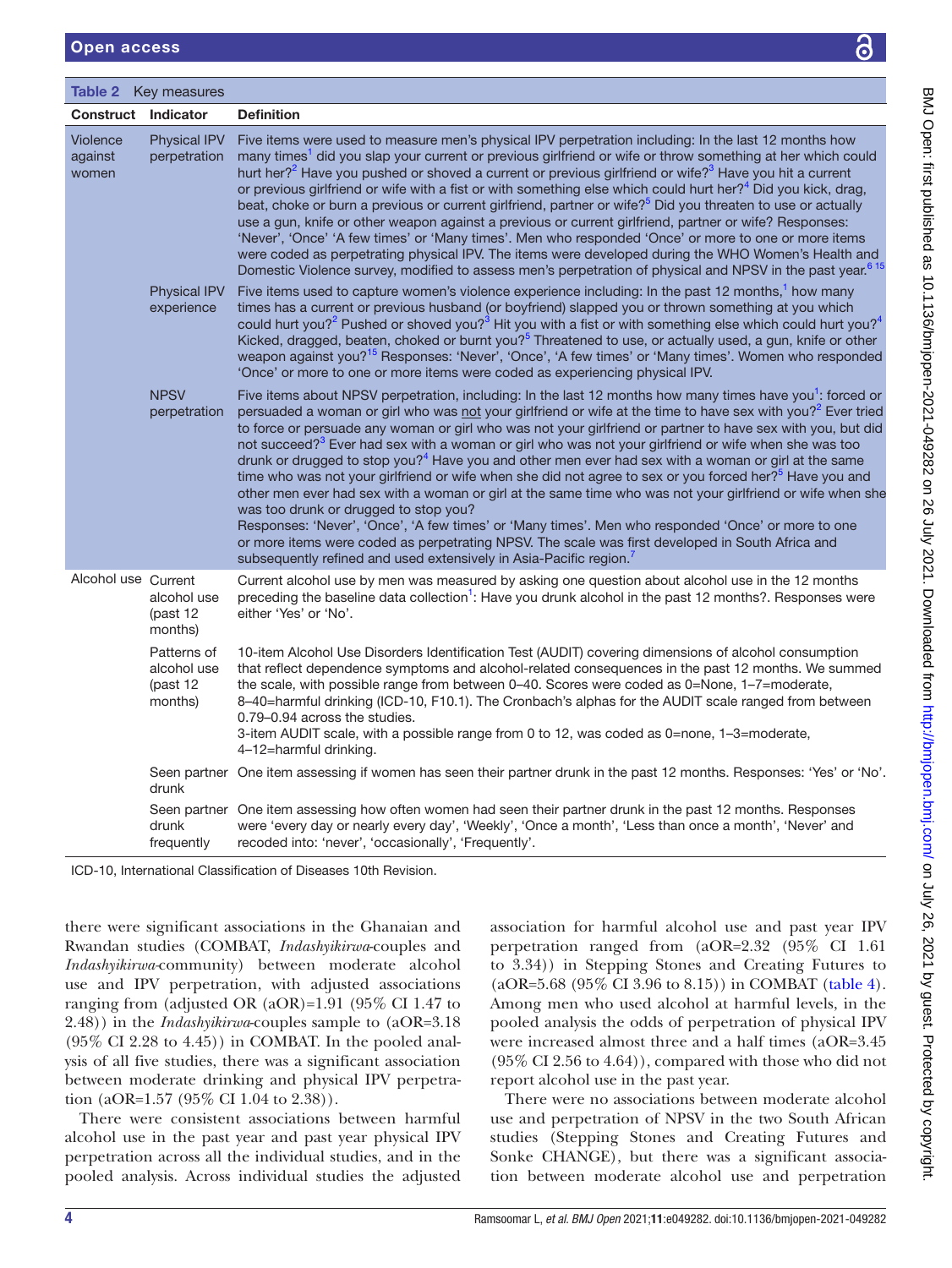<span id="page-4-0"></span>

| Table 3                                                                                                                    | Socio-demographics, prevalence and patterns of                   |                                                |                             | alcohol use and violence perpetration among men in the included data sets |                                             |                           |
|----------------------------------------------------------------------------------------------------------------------------|------------------------------------------------------------------|------------------------------------------------|-----------------------------|---------------------------------------------------------------------------|---------------------------------------------|---------------------------|
|                                                                                                                            | Stepping Stones and<br>South Africa (n=674)<br>Creating Futures, | Sonke CHANGE trial, South<br>Africa (n=2406)   | COMBAT, Ghana<br>$(n=1973)$ | Indashyikirwa-couples,<br>Rwanda (n=1651)                                 | Indashyikirwa-community,<br>Rwanda (n=1400) | All studies<br>$(n=8104)$ |
|                                                                                                                            | n (%)                                                            | n (%)                                          | n (%)                       | n (%)                                                                     | n (%)                                       | n (%)                     |
| Age group                                                                                                                  |                                                                  |                                                |                             |                                                                           |                                             |                           |
| $18 - 25$ years                                                                                                            | 473 (70.2)                                                       | (41.4)<br>997                                  | 378 (19.2)                  | (7.5)                                                                     | 102(7.3)                                    | 2073 (25.6)               |
| 26-35 years                                                                                                                | 201 (29.8)                                                       | (1.74)<br>1134                                 | 560 (28.4)                  | 760 (46)                                                                  | 695 (49.6)                                  | 3348 (41.3)               |
| 36-45 years                                                                                                                | $\circ$                                                          | 275 (11.4)                                     | 456 (23.1)                  | 589 (35.7)                                                                | 480 (34.3)                                  | 1802 (22.2)               |
| ≥46 years                                                                                                                  | $\circ$                                                          | $\circ$                                        | 579 (29.3)                  | 179 (10.8)                                                                | 123(8.8)                                    | 881 (10.9)                |
| Current marital status                                                                                                     |                                                                  |                                                |                             |                                                                           |                                             |                           |
| Married                                                                                                                    | 22(3.3)                                                          | (18.8)<br>448                                  | 1271 (64.4)                 | 1095 (66.3)                                                               | 885 (63.2)                                  | 3721 (46.1)               |
| In a relationship                                                                                                          | 508 (75.4)                                                       | (64.7)<br>1539                                 | 533 (27)                    | 556 (33.7)                                                                | 515 (36.8)                                  | 3651 (45.2)               |
| Not in a relationship                                                                                                      | 144 (21.4)                                                       | (16.4)<br>391                                  | 169 (8.6)                   |                                                                           |                                             | 704 (8.7)                 |
| Relationship residence status                                                                                              |                                                                  |                                                |                             |                                                                           |                                             |                           |
| Living together                                                                                                            | 73 (10.8)                                                        | 932 (39.2)                                     | 1314 (66.6)                 | 1651 (100)                                                                | 1400 (100)                                  | 5370 (66.5)               |
| Not living together                                                                                                        | 457 (67.8)                                                       | (44.4)<br>1055                                 | 490 (24.8)                  |                                                                           |                                             | 2002 (25.8)               |
| Not in a relationship                                                                                                      | 144 (21.4)                                                       | (16.4)<br>391                                  | 169(8.6)                    |                                                                           |                                             | 704 (8.7)                 |
| Education                                                                                                                  |                                                                  |                                                |                             |                                                                           |                                             |                           |
| None                                                                                                                       | 0(0)                                                             | $\circ$                                        | 372(18.9)                   | 265 (16.1)                                                                | 241 (17.2)                                  | 878 (10.9)                |
| Primary school                                                                                                             | 77(11.4)                                                         | (5.9)<br>140                                   | 334 (16.9)                  | 1088 (65.9)                                                               | 913 (65.2)                                  | 2552 (31.6)               |
| Secondary school or above                                                                                                  | 597 (88.6)                                                       | (94.1)<br>2249                                 | 1267 (64.2)                 | 298 (18)                                                                  | 246 (17.6)                                  | 4657 (57.6)               |
| Employed in past 3 months                                                                                                  | 240 (35.7)                                                       | $\begin{array}{c} (50) \\ \end{array}$<br>1192 | 1231(71.6)                  |                                                                           |                                             | 2663 (55.7)               |
| Current alcohol use (past year)                                                                                            | 464 (68.8)                                                       | (63.8)<br>1527                                 | 861 (43.6)                  | 744 (45.1)                                                                | 523 (37.4)                                  | 4119 (50.9)               |
| Current pattern of alcohol use (past year)                                                                                 |                                                                  |                                                |                             |                                                                           |                                             |                           |
| None                                                                                                                       | 210(31.2)                                                        | 868 (36.2)                                     | 1112 (56.4)                 | 906 (54.9)                                                                | 877 (62.6)                                  | 3973 (49.1)               |
| Moderate                                                                                                                   | 170 (25.2)                                                       | 559 (24.2)                                     | 570 (28.9)                  | 498 (30.2)                                                                | 363 (25.9)                                  | 2180 (26.9)               |
| Harmful                                                                                                                    | 294 (43.6)                                                       | 948 (39.6)                                     | 291 (14.8)                  | 246 (14.9)                                                                | 160 (11.4)                                  | 1939 (24)                 |
| Physical IPV perpetration (past<br>year)                                                                                   | 337 (50.2)                                                       | 952 (39.7)                                     | 235 (11.9)                  | 402 (24.4)                                                                | 366 (26.3)                                  | 2292 (28.7)               |
| NSPV perpetration (past year)                                                                                              | 261 (38.8)                                                       | (34.8)<br>834                                  | $(9.9)$ $(9.9)$             |                                                                           |                                             | 1291 (25.6)               |
| *Not measured.<br>COMBAT, Community Based Action Teams; IPV, intimate partner violence; NPSV, non-partner sexual violence. |                                                                  |                                                |                             |                                                                           |                                             |                           |

6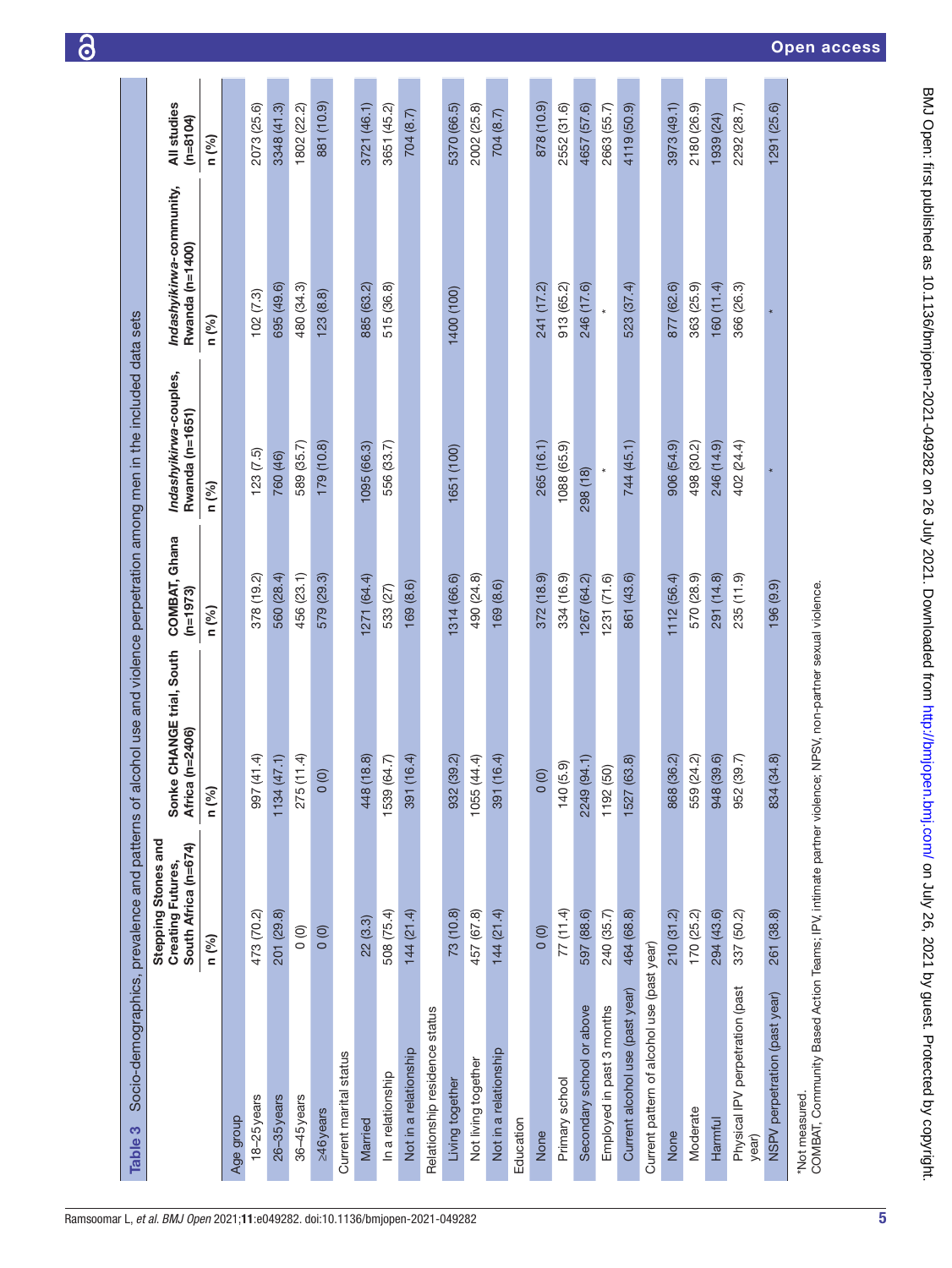among women in the four studies Women Stepping Stones and Creating Futures, South Africa (n=677) COMBAT, Ghana (n=1877) *Indashyikirwa*couples, Rwanda (n=1660) *Indashyikirwa*community, Rwanda (n=1399) All studies (n=5613) n (%) n (%) n (%) n (%) n (%) Age group 18–25years 455 (67.2) 561 (29.9) 265 (16) 217 (15.5) 1498 (26.7) 26–35years 222 (32.8) 727 (38.7) 852 (51.3) 697 (49.8) 2498 (44.5) 36–45years 0 (0) 458 (24.4) 488 (29.4) 401 (28.7) 1347 (24) ≥46years 0 (0) 131 (7) 55 (3.3) 84 (6) 270 (4.8) Current marital status Married 29 (4.3) 1068 (56.9) 1096 (66) 828 (59.2) 3021 (53.8) In a relationship 524 (77.4) 664 (35.4) 564 (34) 570 (40.8) 2322 (41.4) Not in a relationship 124 (18.3) 125 (7.7) 145 (7.7) 126 (0) 0 (0) 269 (4.8) Relationship residence status Living together 113 (16.7) 1303 (69.4) 1660 (100) 1398 (100) 4474 (79.7) Not living together  $440(65)$   $429(22.9)$   $0(0)$   $0(0)$   $869(15.5)$ Not in a relationship 124 (18.3) 125 (7.7) 0 (0) 0 (0) 0 (0) 269 (4.8) Education None 0 (0) 401 (21.4) 288 (17.4) 240 (17.2) 929 (16.5) Primary school 56 (8.3) 426 (22.7) 1115 (67.2) 911 (65.2) 2508 (44.7) Secondary school or above 621 (91.7) 1050 (55.9) 257 (15.5) 247 (17.7) 2175 (38.8) Employed in past 3 months 173 (25.6) 1174 (62.7)  $\star$   $\star$   $\star$  1347 (52.8) Seen partner drunk in past year 357 (52.7) 268 (14.3) 742 (44.7) 712 (50.9) 2079 (37) Seen partner frequently drunk in past year Never 320 (47.3) 1609 (85.7) 918 (55.3) 687 (49.1) 3534 (63) Occasionally 220 (32.5) 115 (6.1) 471 (28.4) 386 (27.6) 1192 (21.2) Frequently 137 (20.2) 153 (8.2) 271 (16.3) 326 (23.3) 887 (15.8) Experienced physical IPV in past year 403 (59.5) 290 (15.5) 629 (37.9) 633 (45.3) 1955 (34.8)

<span id="page-5-0"></span>Table 4 Socio-demographics, prevalence of seeing partner drunk and frequency of drunkenness and violence experience

\*Not measured.

COMBAT, Community Based Action Teams; IPV, intimate partner violence.

of NPSV in the Ghanaian study (COMBAT), compared with those who reported no alcohol use in the past year. In COMBAT men with moderate alcohol use were more likely to perpetrate NPSV, with an adjusted association of (aOR=1.98 (95% CI 1.38 to 2.83)).

Harmful alcohol use was significantly associated with NPSV perpetration in the past year across the three studies, compared with those who did not use alcohol in the past year, with adjusted associations ranging from (aOR=2.02 (95%CI 1.40 to 2.92)) in Stepping Stones and Creating Futures to  $(aOR=4.45 \ (95\)$  CI 3.06 to 6.47) in COMBAT and a pooled estimate of (aOR=2.64 (95% CI 1.85 to 3.76)) ([table](#page-5-0) 4).

### Women

Overall, women's mean age was 31 years, just over half  $(54%)$  of women were married,  $41%$  were in a relationship, 80% were living with their partner or spouse and 15% were not living with their partner ([table](#page-6-0) 5). Among the 5163women, just over one-third (37%) reported

having seen their partner drunk in the past 12 months with study specific prevalence ranging from  $14\%$  to  $53\%$ ; 16% reported seeing their partner frequently drunk in the past 12 months, (range:  $8\% - 23\%$ ).

### Association between alcohol and violence experience

Among women there were consistent associations between occasionally having seen their partner drunk in the past 12 months, compared with never, and their experience of physical IPV, with adjusted associations ranging from (aOR=1.63 (95% CI 1.12 to 2.37)) to (aOR=3.42 (95% CI 2.41 to 4.85)). Similarly, among women who had seen their partner frequently drunk in the past year, the adjusted associations ranged from (aOR=2.93 (95% CI 1.92 to 4.46)) in Stepping Stones and Creating Futures to (aOR=8.27 (95% CI 5.42 to 12.61)) in *Indashyikirwa-*Couples [\(table](#page-7-0) 6).

In the pooled analysis women who occasionally saw their partner drunk in the past 12 months, compared with never, had a more than 2.5-fold increased odds of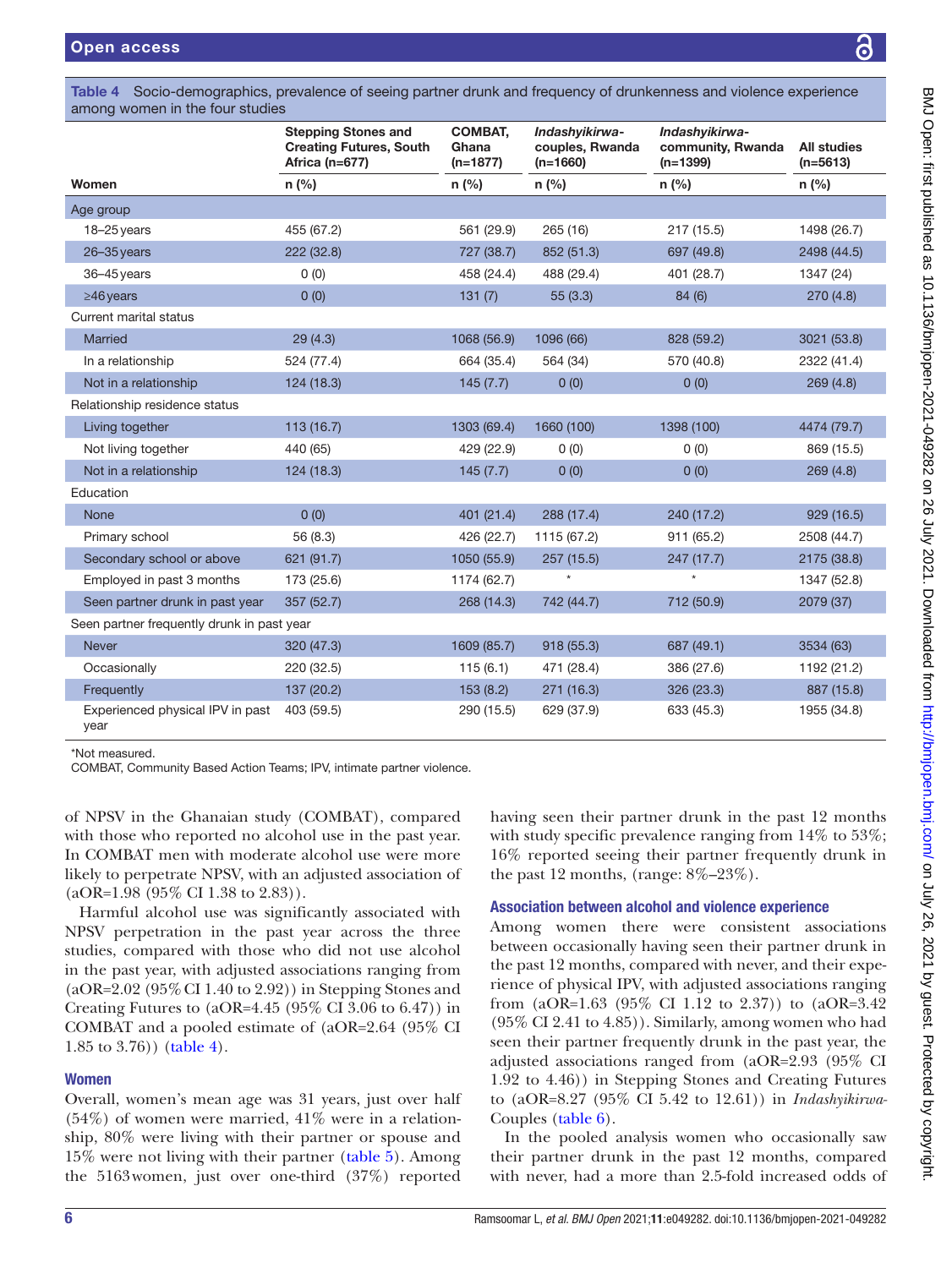<span id="page-6-0"></span>

| Table 5                                                                                                                                      |             |             |               | Association between men's current alcohol use, harmful alcohol use and physical IPV and NPSV perpetration in the past year" |          |             |             |                     |          |
|----------------------------------------------------------------------------------------------------------------------------------------------|-------------|-------------|---------------|-----------------------------------------------------------------------------------------------------------------------------|----------|-------------|-------------|---------------------|----------|
|                                                                                                                                              |             | No IPV      | $\geq$        |                                                                                                                             |          | No NPSV     | <b>NPSV</b> |                     |          |
| Study                                                                                                                                        | Alcohol use | $n (%)^*$   | $(9/0)*$<br>Ξ | aOR (95% CI)†                                                                                                               | P value  | $n (%)*$    | $n (9/6)^*$ | aOR (95% Cl)+       | P value  |
| Stepping Stones and                                                                                                                          | None        | 118(56.7)   | 90(43.3)      |                                                                                                                             |          | (38(66.4)   | 70 (33.7)   |                     |          |
| Creating Futures, South                                                                                                                      | Moderate    | 109 (64.1)  | 61 (35.9)     | $0.73(0.48 \text{ to } 1.11)$                                                                                               | 0.078    | 125(73.5)   | 45 (26.5)   | 0.71(0.45 to 1.11)  | 0.134    |
| Africa                                                                                                                                       | Harmful     | 108(36.7)   | 86 (63.3)     | 2.32(1.61 to 3.34)                                                                                                          | 0.001    | 148 (50.3)  | 146 (49.7)  | 2.02 (1.40 to 2.92) | 0.001    |
| Sonke CHANGE trial, South                                                                                                                    | None        | 594 (68.8)  | 270 (31.3)    |                                                                                                                             |          | 617 (71.5)  | 246 (28.5)  |                     |          |
| Africa                                                                                                                                       | Moderate    | 388 (67.1)  | 90 (32.9)     | 1.07(0.85 to 1.34)                                                                                                          | 0.694    | 430 (74.4)  | 148 (25.6)  | 0.85 (0.67 to 1.08) | 0.201    |
|                                                                                                                                              | Harmful     | 460 (48.6)  | 487 (51.4)    | 2.32 (1.92 to 2.82)                                                                                                         | $-0.001$ | 506 (53.5)  | 439 (46.5)  | 2.18 (1.79 to 2.65) | $-0.001$ |
| COMBAT, Ghana                                                                                                                                | None        | 1042 (93.7) | 70 (6.3)      |                                                                                                                             |          | 1040 (93.5) | 72(6.5)     |                     |          |
|                                                                                                                                              | Moderate    | 480 (84.2)  | 90(15.8)      | $3.18(2.28 \text{ to } 4.45)$                                                                                               | 0.001    | 508 (89.1)  | 62 (10.9)   | 1.98 (1.38 to 2.83) | 0.001    |
|                                                                                                                                              | Harmful     | 216 (74.2)  | 75 (25.8)     | $5.68$ $(3.96 \text{ to } 8.15)$                                                                                            | 0.001    | 229 (78.7)  | 62 (21.3)   | 4.45 (3.06 to 6.47) | $-0.001$ |
| Indashyikirwa-couples,                                                                                                                       | None        | 746 (82.5)  | 58 (17.5)     |                                                                                                                             |          | n/a         | n/a         | n/a                 | n/a      |
| Rwanda                                                                                                                                       | Moderate    | 360 (72.6)  | 36 (27.4)     | 1.91 (1.47 to 2.48)                                                                                                         | 0.001    | n/a         | n/a         | n/a                 | n/a      |
|                                                                                                                                              | Harmful     | 137 (55.9)  | 08 (44.1)     | $3.87(2.84 \text{ to } 5.25)$                                                                                               | 0.001    | n/a         | n/a         | n/a                 | n/a      |
| Indashyikirwa-community,                                                                                                                     | None        | 700 (80.5)  | 70 (19.5)     |                                                                                                                             |          | n/a         | n/a         | n/a                 | n/a      |
| Rwanda                                                                                                                                       | Moderate    | 246 (68.3)  | 14(31.7)      | 1.94 (1.47 to $2.57$ )                                                                                                      | 0.001    | n/a         | n/a         | n/a                 | n/a      |
|                                                                                                                                              | Harmful     | 78 (48.8)   | 82(51.3)      | 4.41 (3.10 to 6.29)                                                                                                         | 50.001   | n/a         | n/a         | n/a                 | n/a      |
| Overall effect                                                                                                                               | None        | 3200 (80.9) | 758 (19.2)    |                                                                                                                             |          | 1795 (82.2) | 388 (17.8)  |                     |          |
|                                                                                                                                              | Moderate    | 1583 (72.8) | 591 (27.2)    | 1.57 (1.04 to 2.38)                                                                                                         | 0.033    | 1063 (80.7) | 255 (19.3)  | 1.06 (0.67 to 1.70) | 0.801    |
|                                                                                                                                              | Harmful     | 999 (51.6)  | 938 (48.4)    | 3.45 (2.56 to 4.64)                                                                                                         | $-0.001$ | 883 (57.7)  | 647 (42.3)  | 2.64 (1.85 to 3.76) | $-0.001$ |
| Bold values significance is to indicate and hightlight to the reader<br>tAll models adjusted for participant's age.<br>*All row percentages. |             |             |               | that these are statisitically significant results e.g. p<0.001                                                              |          |             |             |                     |          |
| aOR, adjusted OR; COMBAT, Community Based Action Teams; IPV, intimate partner violence; NPSV, non-partner sexual violence.                   |             |             |               |                                                                                                                             |          |             |             |                     |          |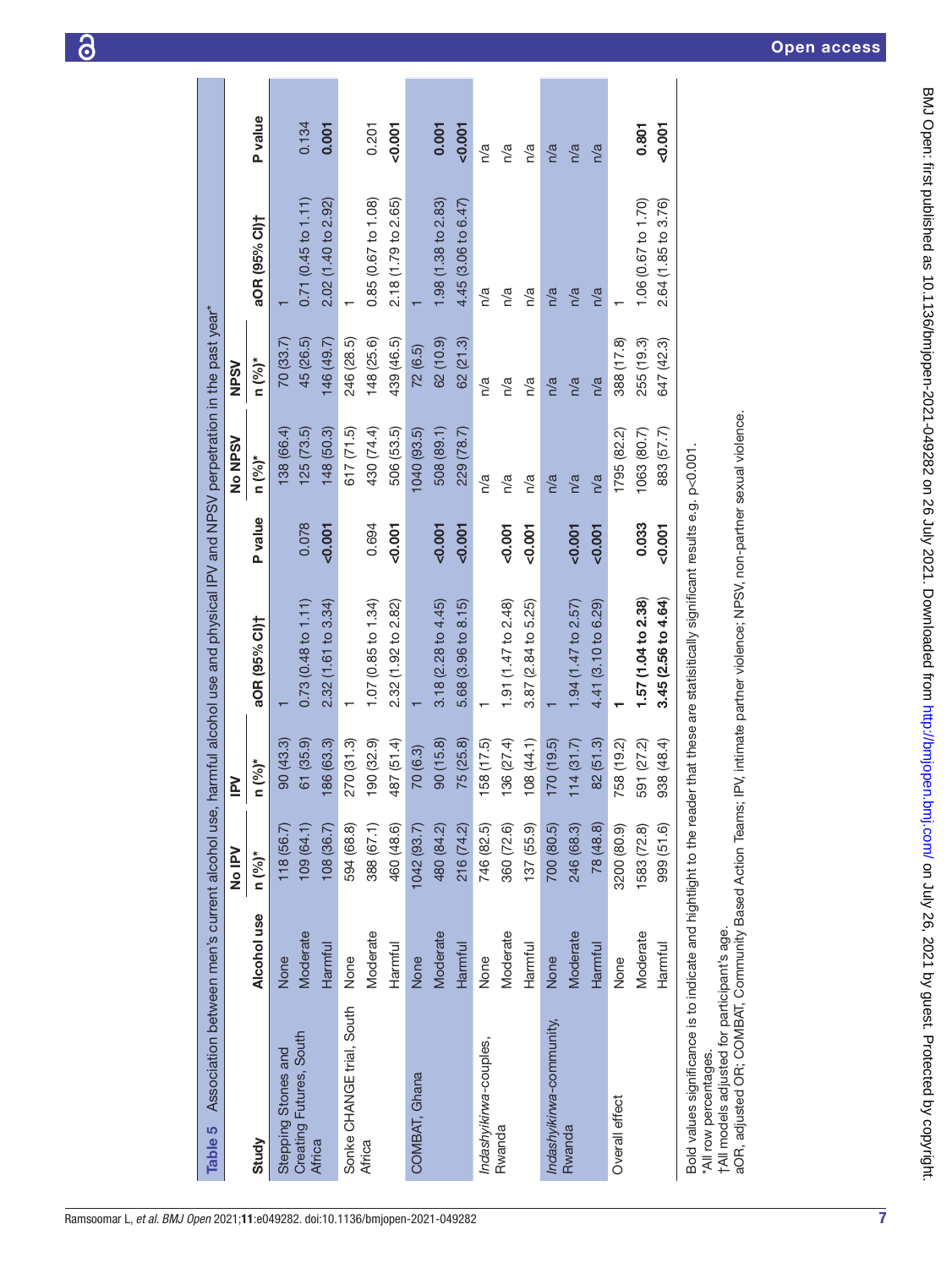**Study** 

Rwanda

physical IPV in the past year\* Seen partner drunk No IPV IPV n (%)\* n (%)\* aOR (95%CI)† P value Stepping Stones and Creating Futures, South Africa Never 158 (49.4) 162 (50.6) Occasional 82 (37.3) 138 (62.7) 1.63 (1.12 to 2.37) <0.001 Frequently 34 (24.8) 103 (75.2) 2.93 (1.92 to 4.46) <0.001 COMBAT, Ghana  $\begin{array}{ccc} \text{NO} & 1418 (88.1) & 191 (11.9) \end{array}$ Occasional 80 (69.6) 35 (30.4) 3.42 (2.41 to 4.85) <0.001 Frequently 89 (58.2) 64 (41.8) 5.66 (3.82 to 8.40) <0.001 *Indashyikirwa-couples, Rwanda Never* 703 (76.6) 215 (23.4) Occasional 248 (52.7) 223 (47.4) 2.97 (2.36 to 3.72)  $\leq$  0.001 Frequently 80 (29.5) 191 (70.5) 8.27 (5.42 to 12.61) <0.001 *Indashyikirwa*-community, Never 496 (72.2) 191 (27.8) Occasional 184 (47.7) 202 (52.3) 2.91 (2.27 to 3.72) <0.001 Frequently 86 (26.4) 240 (73.6) 7.61 (5.62 to 10.31) <0.001 Overall effect Never Never 2775 (78.5) 759 (21.5) Occasional  $594 (49.8)$   $598 (50.2)$   $2.68 (2.13 \text{ to } 3.36)$  <0.001 Frequently 289 (32.6) 598 (67.4) 5.94 (4.19 to 8.41) <0.001 \*All row percentages. †All models adjusted for participant's age.

<span id="page-7-0"></span>Table 6 Association between women's reports of having seen their partner drunk, and frequently drunk, and experience of

aOR, adjusted OR; COMBAT, Community Based Action Teams; IPV, intimate partner violence.

experiencing IPV in the past 12 months (aOR=2.68 (95% CI 2.13 to 3.36)). While women reporting seeing their partner frequently drunk in the past 12 months had an almost sixfold increased odds of experiencing physical IPV in the past year (aOR=5.94 (95% CI 4.19 to 8.41)), compared with those who had never seen them drunk.

# **DISCUSSION**

In a pooled sample of data from five data sets arising from four studies in three countries across SSA, we found strong evidence of a clear association between men's harmful alcohol use, and their perpetration of violence, with a mixed association between men's moderate alcohol use and violence perpetration. Among women, we found a consistent association between witnessing their partner drinking and experience of IPV.

The association between men's moderate consumption of alcohol and perpetration of physical IPV varied by country. In three of the data sets (COMBAT, *Indashyikirwa*couples and *Indashyikirwa-*community), moderate alcohol use was associated with a greater likelihood of IPV perpetration, while in the two South African studies (Stepping Stones and Creating Futures and Sonke), there was no association. One explanation for these findings may be related to the difference in the background level of drinking and drinking patterns between the countries. In South Africa, men's drinking is normative; 69% and 64% of men in the South African studies were current drinkers, compared with 44% in Ghana and 45% and

37% in Rwanda couples and community samples, respectively. Also, in the South African studies, 44% of men in Stepping Stones and Creating Futures and 40% of men in Sonke CHANGE trial drank harmfully (8+ on AUDIT scale). Therefore, in places like South Africa where alcohol consumption is more prevalent and socially normative, it may be that moderate alcohol use is both unremarkable and too common to serve as an indicator of risky or anti-social behaviour, whereas in settings where alcohol use is less common, any use may be indicative of being somewhat socially rebellious and associated with this is violence perpetration. A second explanation may lie in the generalised very high rates of violence in South African informal settlements. In both the Stepping Stones and Creating Futures and the Sonke CHANGE samples, 50% and 40% (respectively) of men reported perpetrating past year physical IPV, suggesting that even in the absence of alcohol, IPV perpetration may be driven by other salient factors such as poverty, patriarchal privilege and the normative use of violence in interpersonal relationships.<sup>3</sup> Future mixed method research into the drivers of violence in informal settlements is merited.

Across all studies we found significant associations between harmful alcohol use, and IPV perpetration among men, and IPV experience among women. This is consistent with previously published literature.<sup>[5 6](#page-10-0)</sup> We also found correlated increases, whereby men who used more alcohol were also more likely to report recent perpetration of violence. Addressing harmful alcohol use should remain a focus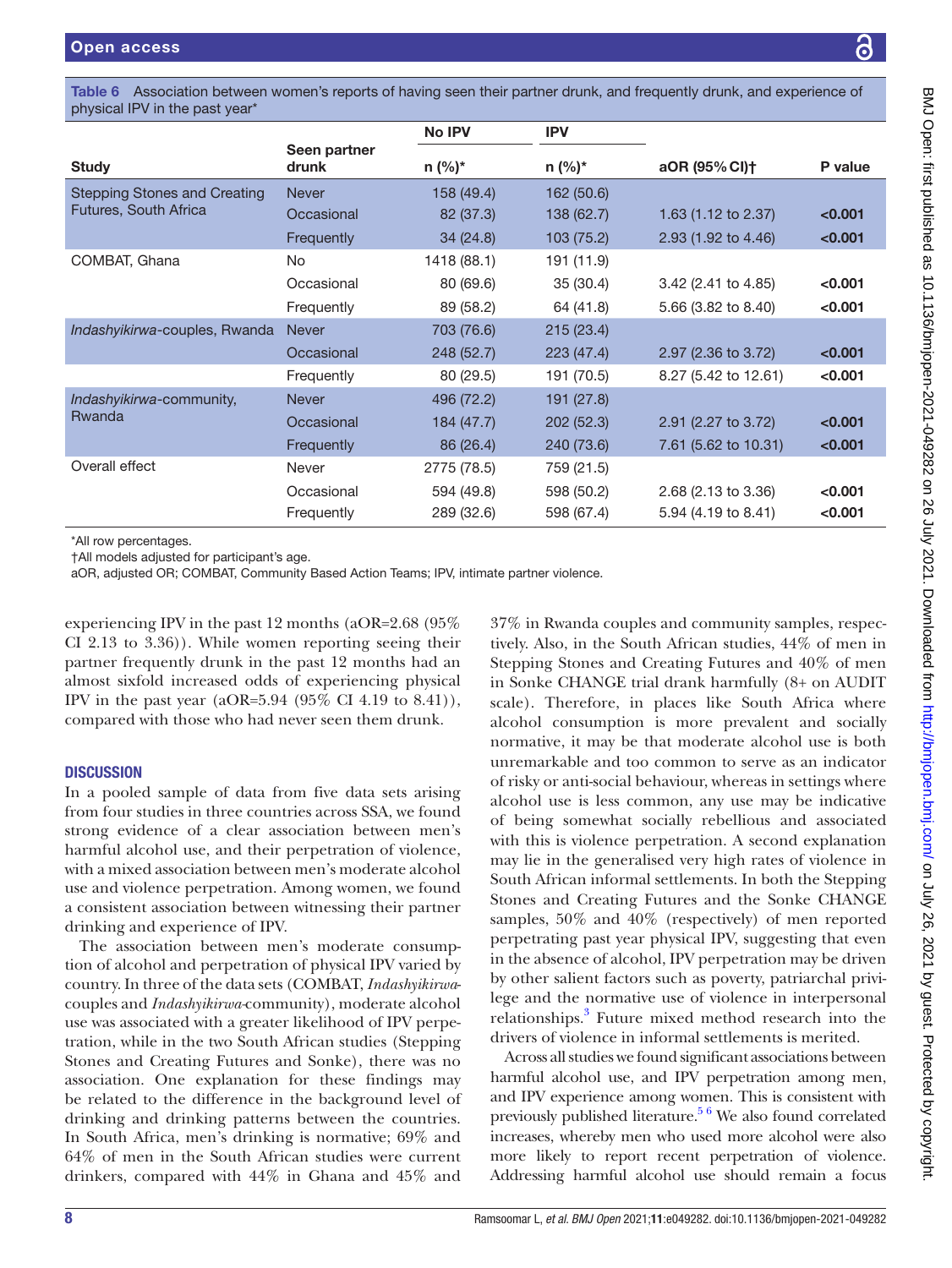globally in alcohol and IPV prevention interventions. These findings are especially important in the Global South, considering the high levels of harmful and heavy episodic drinking in the region[.18](#page-10-12) This points to the need for interventions that seek to reduce violence against women and girls in the Global South to take account of the significant contribution of men's drinking and harmful patterns of alcohol use in violence perpetration, alongside other currently recognised drivers of violence.<sup>3</sup>

We also found that harmful alcohol use was strongly correlated with perpetration of NPSV. In SSA, there has been little data assessing the association between alcohol use and NPSV. A previous population-based study in South Africa covering three districts across two provinces showed an association between NPSV and drug use, but not alcohol use, $8\%$ while population-based samples across four countries in the Asia and Pacific did show an association between alcohol use and NPSV.<sup>7</sup> Our findings show a clear association between harmful alcohol use and NPSV perpetration, and again, that increasing alcohol consumption was correlated to increased likelihood of reporting recent perpetration of violence. This makes the current analysis an important contribution to understanding the alcohol NPSV nexus in the Global South and underscores the potential importance of addressing alcohol in VAWG prevention.

Among women, we similarly found that occasionally seeing their partner drunk in the past year, and seeing their partner drunk frequently, were both associated with an increased likelihood of reporting past year IPV. As with men's reports in the three studies, the findings indicate that any drunkenness around an intimate partner, and not just a pattern of heavy drinking, or a culture of drinking, is a risk factor for alcohol-related violence. It also confirms that the risk for violence increases with men's increasing levels and frequency of alcohol use. Two plausible explanations may account for this association. One, it is possible that alcohol use directly increases aggression in at least some people through disinhibition or other physiological impacts, and therefore men's risk of use of violence increases with increasing levels and frequency of alcohol use. Second, and particularly in contexts where many men drink, drinking alcohol to harmful levels may concurrently embody an image of 'what it means to be a man' that includes demonstrations of toughness and strength and dominance and control over women. However further research is required to unpack these issues and better understand which, if either, may predominate in any given setting. These reflections have important implications for planning future violence prevention interventions, and our findings indicate that in settings where harmful drinking is common, IPV prevention interventions should also address alcohol consumption.

In the settings where we have comparable data for women's reports of their partners drunkenness and men's reports of their harmful drinking (*Indashyikirwa* couples, *Indashyikirwa* community and COMBAT), we found that in *Indashyikirwa* (couples and community samples), men

reported less harmful drinking than women reported their partners drunkenness. However, in Ghana, the opposite is true, with men reporting more harmful drinking than women do their partner's drunkenness. It is unclear whether this is due to men's under-reporting of harmful drinking or differences in understanding of what constitutes drunkenness in the different settings.

Addressing the intersections of alcohol-related VAWG is a critical intervention challenge. A variety of interventions have been shown to be effective in reducing alcohol-related VAWG. Structural interventions focusing on legal and policy reforms to make alcohol more expensive (price increases, minimum unit pricing, increases on excise tax) and less available (limiting hours and days of week sale, limit on quantities purchased and alcohol outlet density) have been shown to reduce drinking and alcohol-related IPV,[19 20](#page-10-13) but this has largely been in high-income settings. Community-based interventions in SSA have primarily focused on working directly with couples and groups. For example, psychotherapeutic interventions with couples with exceedingly high levels of alcohol use and IPV in their relationships show promise in reducing both of these. $21$  Intervening with couples to shift beliefs and social norms that drive IPV, such as poor conflict resolution, key triggers of IPV including raised awareness of alcohol (ab)use as a key trigger of IPV is an important approach for impacting alcohol use, and reducing alcohol-related IPV. $^{22}$  $^{22}$  $^{22}$  Another set of interventions implemented in SSA have provided a group context in which to offer gender-transformative, social empowerment interventions and these have shown promise with men and reduced alcohol use and IPV perpetration. $23 \times 24$  Gender transformative programmes provide men with opportunities to reflect on, and reframe their lives as men, change their relationships, and reduce their use of violence and other harmful practices, including heavy drinking.<sup>24</sup> They have great potential to incorporate an assessment of the use and patterns of alcohol use in their design to comprehensively address the link between alcohol use and VAWG. It is notable that some of the latter interventions, implemented in SSA, notably Stepping Stones, although not specifically designed to reduce alcohol use have showed significant declines in alcohol use.<sup>23 24</sup> Therefore, addressing the intersecting issues of gender, masculinity and alcohol use on IPV, may be an important target in IPV prevention planning, both as part of a multicomponent approach and by exploring the huge potential of gender transformative programme within which to address alcohol-related violence.

### Strengths and limitations

One of the study's key strengths is the pooled analysis of data from multiple settings and interventions across the SSA, using comparable measures of IPV and NPSV perpetration, experience of IPV and alcohol use. This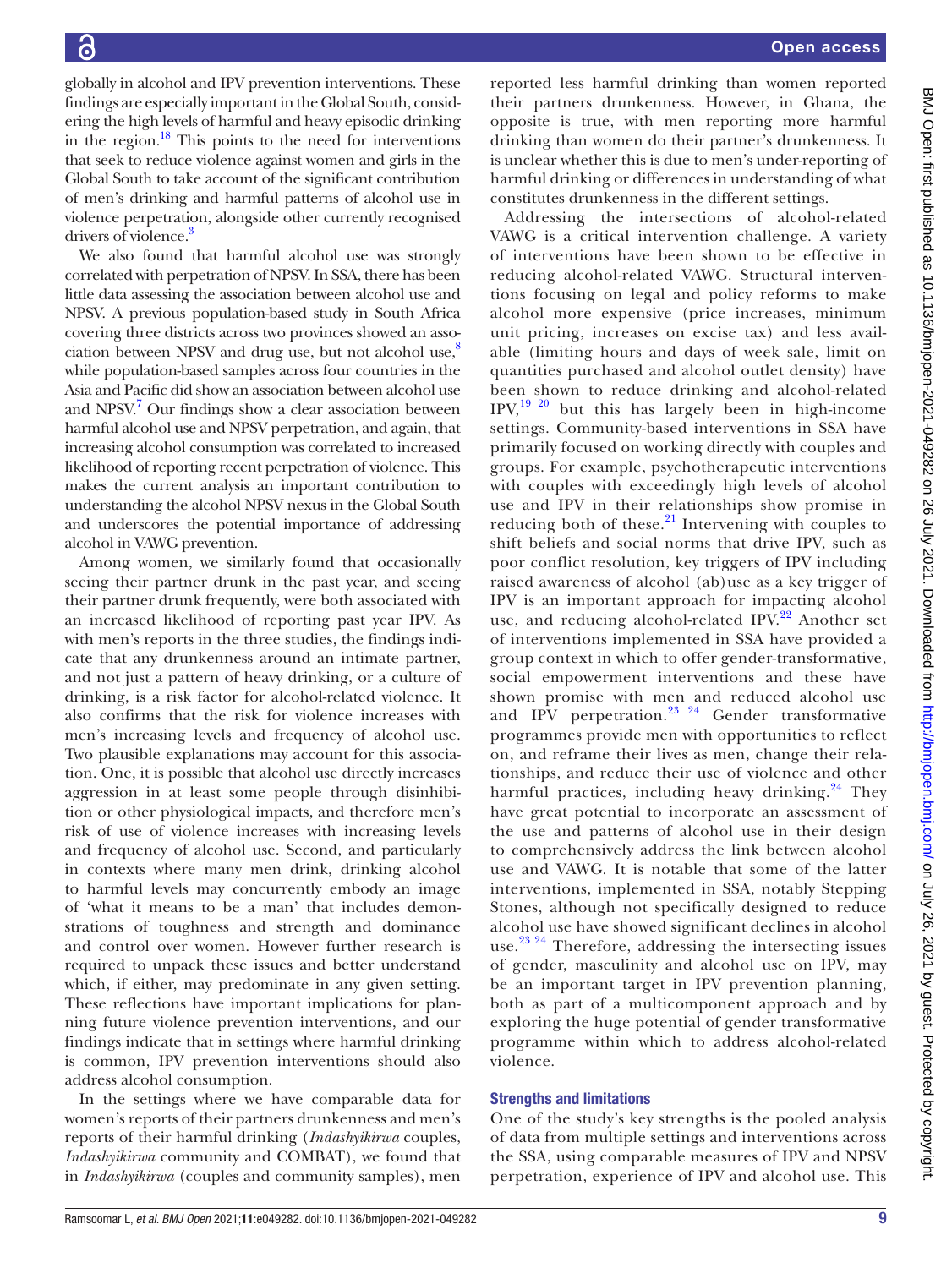overcomes the limitation of many previous studies both globally and in the Global South examining the associations between alcohol use and IPV and NPSV. It also examines associations between alcohol use and IPV/NPSV over the same recall period, that is, over the past 12 months, thereby reducing recall bias and problems with the temporal nature of the association. This shorter recall period is particularly important for alcohol-related research, where accuracy and volume of recollections may already be compromised. The study is also strengthened by the synthesis of comparable regional data (Africa) in the Global South, thereby addressing the limited geographical scope of studies examining alcohol's association with VAWG. It extends the evidence base on the alcohol violence nexus, as we have increased the number of settings in SSA and included (South Africa), where alcohol use is highly prevalent. Furthermore, it examines both violence perpetration and experience, from the perspectives of both men and women, thereby strengthening our understanding of the relationship between IPV/NPSV and alcohol use. However, we also acknowledge limitations in the research. Previous research suggests that there is likely a bidirectional relationship between alcohol and IPV, particularly for women.<sup>[25](#page-10-18)</sup> Future longitudinal studies focused on examining the temporal relationships are needed to examine this. We acknowledge that both men and boys may also experience alcohol-related violence from women and other men. However, there was no data on this from these studies. Only one of the four studies (Ghana) was population-based and other studies were limited in generalisability, as they were based on populations recruited for the purpose of impact evaluation. We did not adjust for women's own drinking, which has been found to increase their subsequent experiences of violence, as it was not included in all data sets. Despite the current limitations, the study confirms alcohol as a robust correlate of IPV and NPSV perpetration and of women's experiences of IPV in SSA.

#### **CONCLUSION**

In five studies in SSA, harmful alcohol use was associated with increased odds of IPV and NPSV, while moderate alcohol use showed varied associations with IPV and NPSV, potentially shaped by background levels of alcohol use and violence perpetration. Public health programming needs to address alcohol use in prevention and treatment of IPV, and experiences of violence needs to be addressed in programmes addressing harmful alcohol use.

Acknowledgements The authors wish to thank the research teams, programme staff and participants from all studies included in this pooled analysis.

Contributors LR conceptualised the analysis with AG and RJ. EDC led the statistical analysis. AG was a principal investigator (PI) on the Stepping Stones and Creating Futures study in South Africa, EDC was a PI on the COMBAT study in Ghana, KD was a PI on the Indashyikirwa study in Rwanda and RJ was the

Director of the overall What Works to Prevent Violence Against Women and Girls Global programme. LR led the drafting of the manuscript; all authors contributed to comments and revisions.

Funding All studies presented and this pooled analysis of the data were funded through the What Works to Prevent Violence? A Global Programme on Violence Against Women and Girls (VAWG) funded by the UK Government's Department for International Development (DFID), Grant number: PO 6254. However, the views expressed do not necessarily reflect the department's official policies and the funders had no role in study design; collection, management, analysis and interpretation of data; writing of the report; and the decision to submit the paper for publication. Funding was managed by the South African Medical Research Council. Time drafting this manuscript was funded by the South African Medical Research Council.

Competing interests None declared.

Patient and public involvement Patients and/or the public were not involved in the design, or conduct, or reporting, or dissemination plans of this research.

Patient consent for publication Not required.

Ethics approval Ethical clearance for all studies was obtained prior to the studies commencing. For the Stepping Stones and Creating Futures intervention, clearance was obtained from the South African Medical Research Council's Ethics Committee (EC006-2/2015) and the University of KwaZulu-Natal's Biomedical Research Ethics Committee (BFC043/15). For the Sonke CHANGE intervention, clearance was obtained from the University of Witwatersrand's Ethics Committee (M150443). For *Indashyikirwa* in Rwanda, ethical approval was obtained from the Rwandan National Ethics Committee (340/RNEC/2015) and the South Africa Medical Research Council Ethics Committee (EC033-10/2015). A required research permit was obtained from the National Institute of Statistics Rwanda (0738/2015/10/NISR). For the Community Based Action Teams (COMBAT) intervention in Ghana, the Noguchi Memorial Institute for Medical Research, University of Ghana ((# 006/15–16) and the South African Medical Research Council's Ethics Committee (EC031-9/2015) granted ethical clearance for the study. All studies followed ethical and safety guidelines for research on violence against women. All participants provided written informed consent before participation. Further information on the studies ethics is available in the study sources referenced in Table 1.

Provenance and peer review Not commissioned; externally peer reviewed.

Data availability statement Data are available in a public, open access repository. De-identified individual participant data for Stepping Stones and Creating Futures (South Africa), Sonke CHANGE trial (South Africa) and Evaluation of the COMBAT intervention (Ghana), are available to anyone who wishes to access the data for any purpose at <https://medat.samrc.ac.za/index.php/catalog/WW> . De-identified individual participant data from the Indashyikirwa couples cohort and community surveys (Rwanda) are available from the Principal Investigator of the study, Dr Kristin Dunkle: kristin.dunkle@mrc.ac.za, but may require permission from the Rwandan Ministry of Gender and Family Promotion (MIGEPROF) before transfer.

Open access This is an open access article distributed in accordance with the Creative Commons Attribution Non Commercial (CC BY-NC 4.0) license, which permits others to distribute, remix, adapt, build upon this work non-commercially, and license their derivative works on different terms, provided the original work is properly cited, appropriate credit is given, any changes made indicated, and the use is non-commercial. See: [http://creativecommons.org/licenses/by-nc/4.0/.](http://creativecommons.org/licenses/by-nc/4.0/)

#### ORCID iDs

Leane Ramsoomar<http://orcid.org/0000-0003-1934-579X> Andrew Gibbs <http://orcid.org/0000-0003-2812-5377>

#### <span id="page-9-0"></span>**REFERENCES**

- 1 Foran HM, O'Leary KD. Alcohol and intimate partner violence: a meta-analytic review. *[Clin Psychol Rev](http://dx.doi.org/10.1016/j.cpr.2008.05.001)* 2008;28:1222–34.
- <span id="page-9-2"></span>2 Organization WH. *Intimate partner violence and alcohol fact sheet*. World Health Organization ed. Geneva: World Health Organization, 2011: 1–10.
- <span id="page-9-3"></span>3 Gibbs A, Dunkle K, Ramsoomar L, *et al*. New learnings on drivers of men's physical and/or sexual violence against their female partners, and women's experiences of this, and the implications for prevention interventions. *[Glob Health Action](http://dx.doi.org/10.1080/16549716.2020.1739845)* 2020;13:1739845.
- <span id="page-9-1"></span>4 Boden JM, Fergusson DM, Horwood LJ. Alcohol misuse and violent behavior: findings from a 30-year longitudinal study. *[Drug Alcohol](http://dx.doi.org/10.1016/j.drugalcdep.2011.09.023)  [Depend](http://dx.doi.org/10.1016/j.drugalcdep.2011.09.023)* 2012;122:135–41.